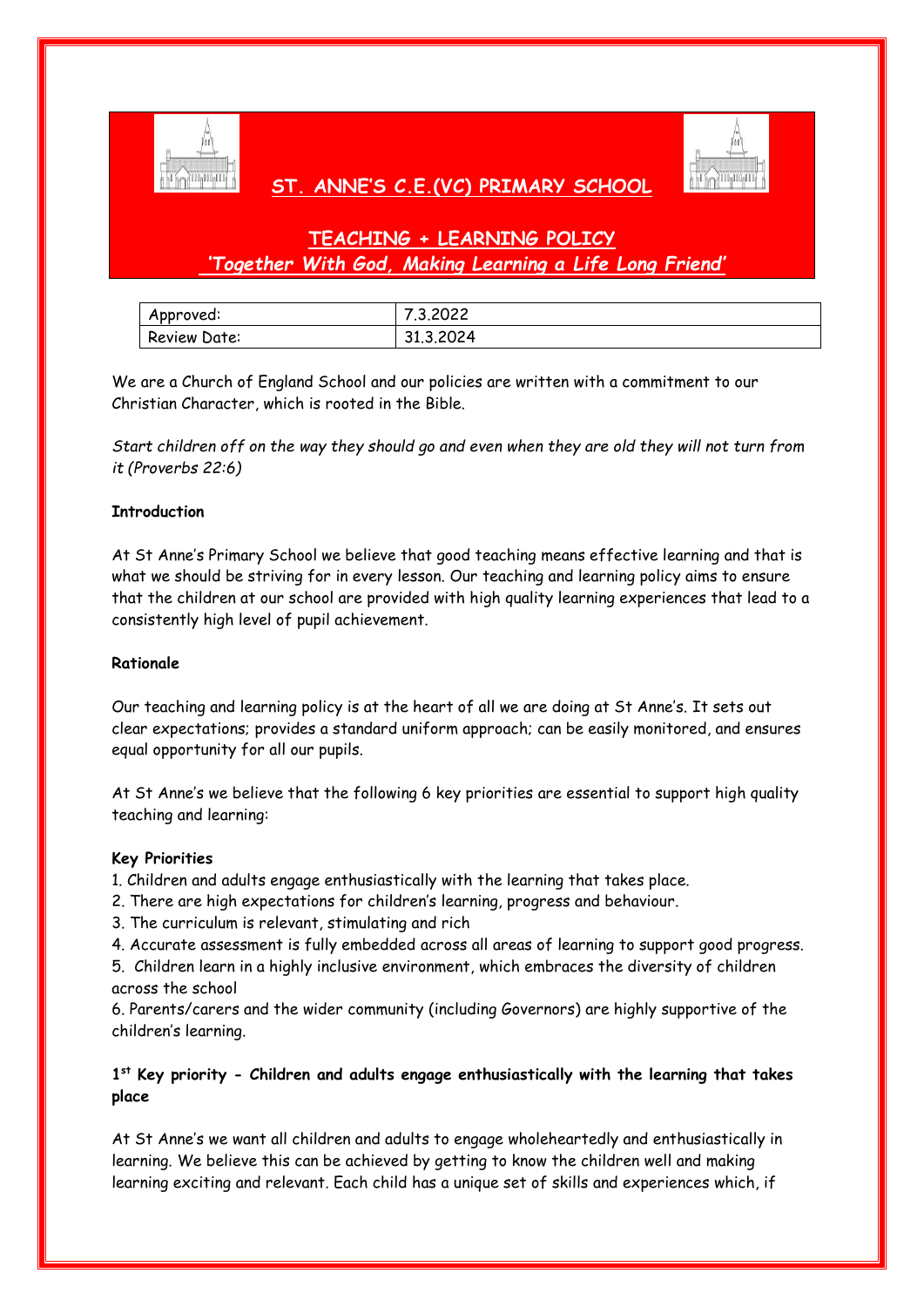harnessed, can help affirm their learning and self confidence. We want children to look forward to coming to school and to value their education at St Anne's.

### **We achieve this by:**

- Ensuring that all children receive high quality teaching, tailored to their individual needs and interests.
- Encouraging staff to select teaching methods and learning resources which will appeal to a wide range of learning styles, for example drama, outdoor learning and the use of information, communication technology (Computing)
- Providing a learning environment which encourages children to take risks and to learn from failure and which celebrates effort as well as success.
- Identifying and nurturing each child's talents and strengths and planning work to engage, challenge and support them.
- Providing meaningful outcomes for the children to work towards, for example creating a popup book for other classes, or writing a letter to a Member of Parliament.
- Relating the children's learning, wherever possible, to real life experiences, for example Science week, making and selling sherbet and cakes.
- Celebrating the children's learning through worship, pairing classes up, e-learning tools and open sessions.
- Providing high-quality professional development for all staff and encouraging them to learn from and share good practice, for example peer-observations, regular staff training, reading materials and visits to other recognised settings.
- In planning our lessons, we take into account these different forms of learning styles, ensuring wherever possible that there is a Visual, Auditory and Kinaesthetic element to each of our lessons.

#### **When we are successful:**

- Children and staff derive tremendous pride and satisfaction from their achievements.
- They demonstrate high levels of determination towards deepening their knowledge and skills.
- Their dispositions and attitudes are extremely positive as evidenced in lesson observations, work scrutinies, learning walks and annual questionnaires.
- They can work effectively in a wide range of contexts, for example in class, out on trips, independently and together.
- They can describe in a knowledgeable and enthusiastic manner the knowledge and skills which they are acquiring through their learning.
- They enjoy attending school (as evidenced by high levels of attendance and excellent punctuality) and take pride in the work which they complete.
- Staff readily engage in their own learning and continue to successfully develop their classroom practice.

### **2nd Key priority - There are high expectations for children's learning, progress and behaviour**

Creating and maintaining high expectations of learning, progress and behaviour is essential for children to reach their full potential. We observe and ensure the well-being and progress of each child individually as they travel through the school to ensure that they are developing the skills and qualities they need to be successful in later life. We encourage all children to take responsibility for their learning and to set themselves challenging goals.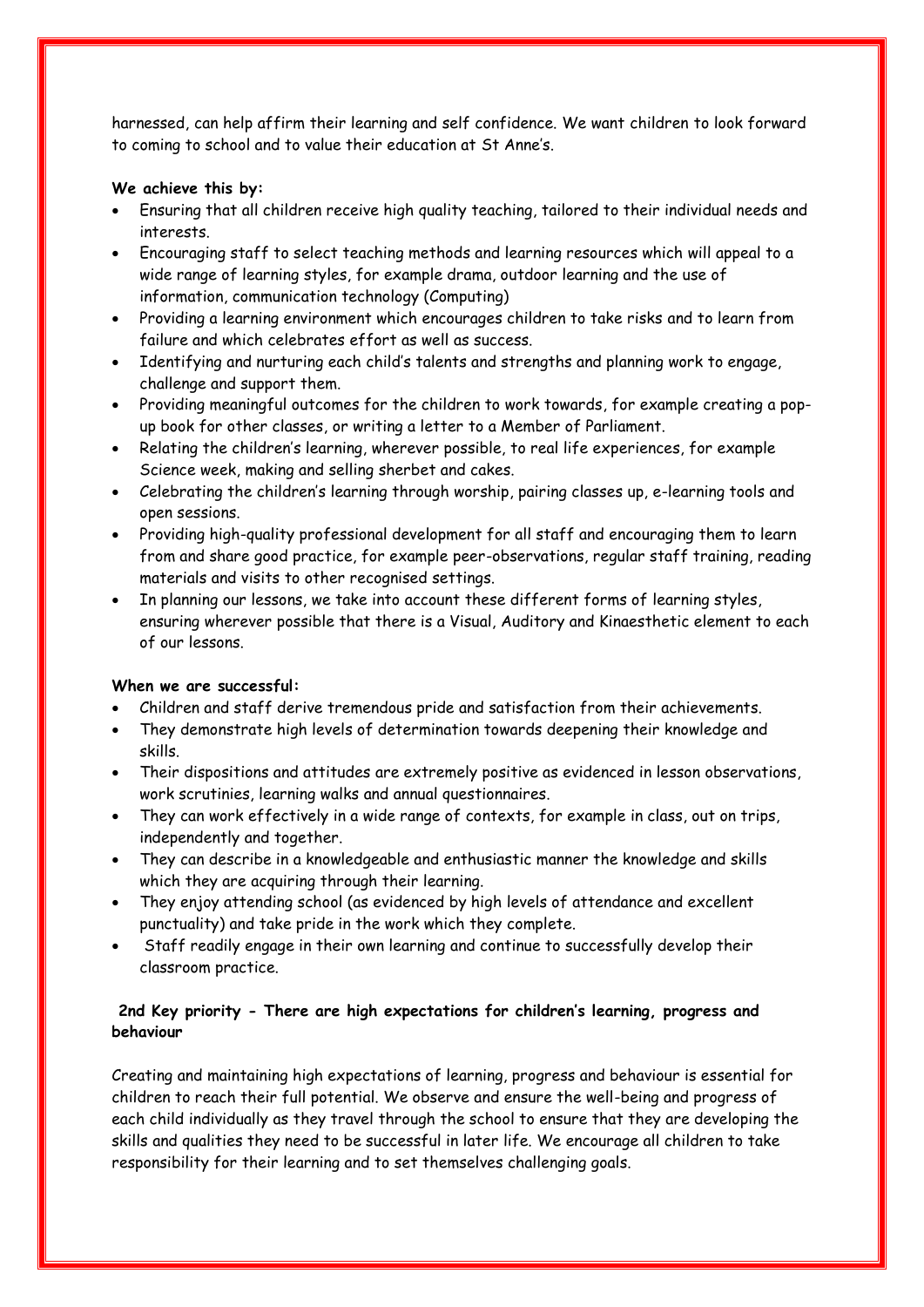### **We achieve this priority by:**

- Promoting high standards of work and behaviour through whole school systems and negotiated classroom rules, for example dojos, house points.
- Acknowledging the particular aptitudes and strengths of all children, and planning work to engage, challenge, and support them where appropriate.
- Setting aspirational targets that are shared with parents/carers on a regular basis.
- Organising regular reviews of progress (four times a year) between teachers, support staff and senior leaders to help set end of year targets, review progress and organise additional support.
- Tracking progress carefully to ensure pupils (and particular groups of pupils) are making at least the expected progress and in many cases exceeding expectations.
- Drawing attention to and celebrating outstanding work and behaviour, in lessons, whole school assemblies, newsletters and displays.
- Valuing and celebrating effort and progress, for example celebration worship
- Acknowledging the particular aptitudes and strengths of all and planning work to both challenge and interest them.

### **When we are successful:**

- Children are motivated and engaged in their learning, and they enjoy coming to school.
- The vast majority of children make good progress in English, maths and foundation subjects than would be expected from our authority and national averages.
- Pupils' high standards of behaviour are characterised by positive attitudes, good manners and caring relationships as commented on by visitors to the school.
- Children, parents and staff are proud of the school, the outcomes and results that the children achieve.
- The children feel successful and are encouraged to continue on positive learning journeys beyond our school.
- Effective Teaching (see appendix one) ensures that all children make progress.

#### **3rd Key priority - The curriculum is relevant, stimulating and rich**

At St Anne's we value all areas of the curriculum, not just those measured by test results, and aim to provide the children with a broad range of memorable learning experiences. These may be as part of their everyday learning in the classroom or the outdoor environment, or as part of our wide programme of educational visits, residentials, workshops and visiting specialists.

#### **We achieve this by:**

- Providing exciting and engaging programmes of study in all subject areas, which meet the requirements of the national curriculum.
- Ensuring cross-curricular links support a cohesive approach to children's learning.
- Providing regular enrichment weeks / days, for example Science Week and topic days to enable children to study aspects of their learning in greater depth.
- Offering a wide range of exciting extra-curricular activities for children to enjoy e.g. trips, clubs, workshops and residential trips.
- Providing access to activities beyond the classroom, which will encourage children to consolidate and extend their learning, for examples homework activities, competitions and research projects.
- Ensuring key skills such as information processing, reasoning, enquiry, creative thinking, communication and evaluation skills are taught in a clear and progressive manner.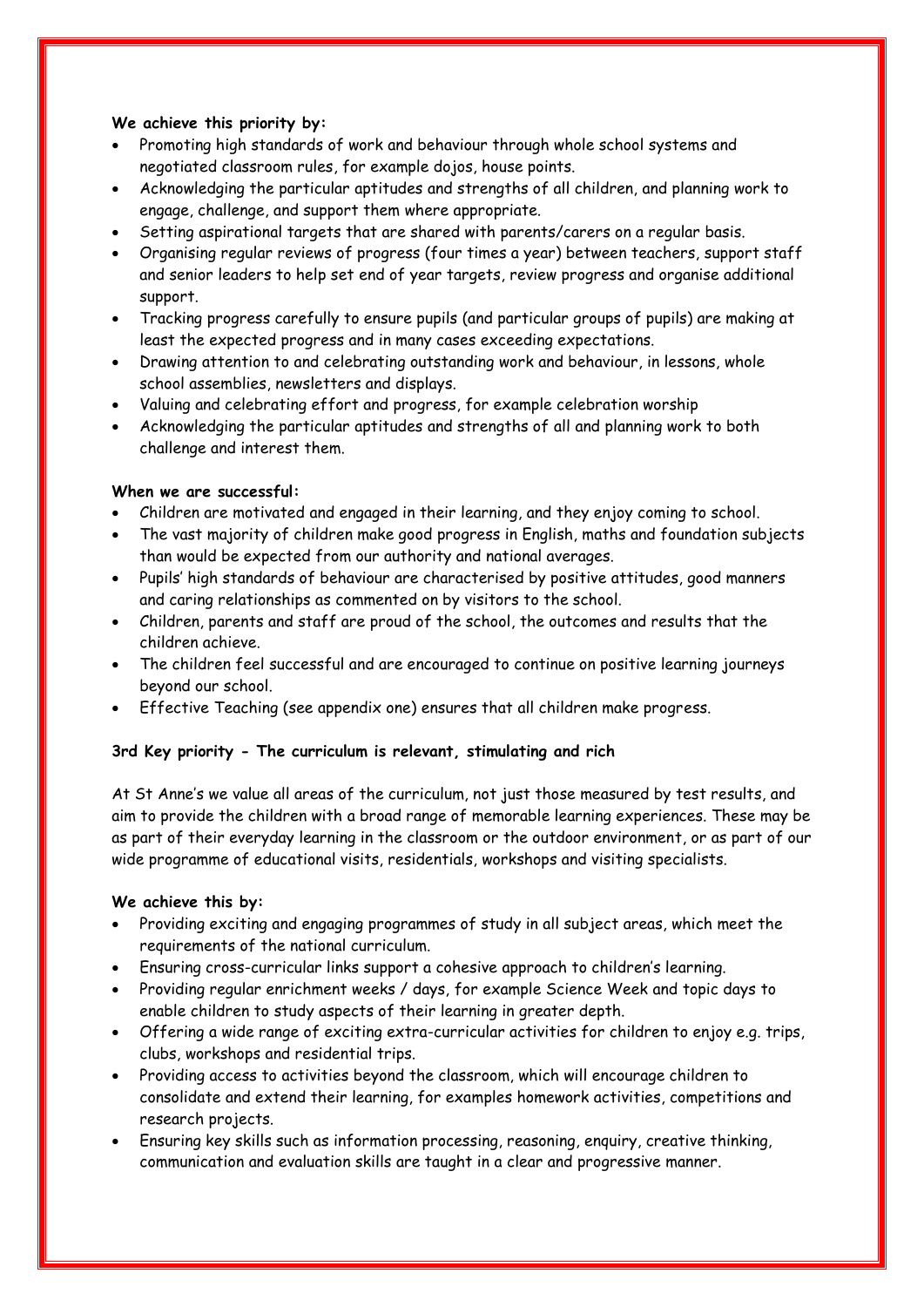- Providing a wide range of sporting opportunities, which develop children's talents and love of sport and physical exercise.
- Providing specialist teaching in a range of areas, for example Music and Sport. Upper Key Stage 2 classes have specialist teaching ion English and Maths.
- Drawing on the talents of the wider community, for example by inviting parents with particular skills or knowledge in to school in support of activities in class or assembly.
- Teaching Religious Education through our bespoke curriculum following 'Understanding Christianity guidance' and 'SACRE' (Staffordshire Agreed Syllabus for Religious Education). Where natural links with the Key Skills Curriculum are not present RE is taught in isolation, but links are made to the children's context and community, and other areas of learning where appropriate.
- Teaching Information and Communication Technology (ICT) as a separate subject in our ICT suite. Children are given the opportunity to apply the knowledge, skills and understanding developed in these sessions in the Key Skills Curriculum, English and Maths sessions, using the ICT suite, and classroom computers.

#### **When we are successful:**

- There is excellent provision within the wider curriculum, including humanities, primary languages, the arts, music and sport to develop children's wider talents and interests.
- High quality curriculum development is recognised through Awards such as Sportsmark.
- We achieve recognition at sporting events, and a wide range of children participate in these.
- Children have learning experiences which link together in a meaningful way.
- Children are enthusiastic and successful in their approach to learning across the wider curriculum.
- Children and parents tell us they are excited about their learning in the annual questionnaires.
- Children leave St Anne's having experienced a rich range of memorable trips and learning experiences.

### **4 th Key Priority – Accurate children's assessment is firmly embedded across all areas of learning to support good progress.**

Accurate assessment is essential in ensuring high quality teaching and learning and outstanding progress. At St Anne's we use a range of assessment tools and tracking procedures to ensure that children's progress against English and maths targets are continually monitored and reviewed. As a result of this detailed knowledge of children's attainment and progress, we are able to deploy resources effectively to support specific individuals and groups of pupils.

#### **We achieve this by:**

- Using a wide range of assessment strategies such as observations, questioning, developmental feedback marking and formal tests to assess children's knowledge and understanding. Rapid intervention
- Holding termly pupil assessment weeks which include independent writing exercises, a range of reading assessments, test papers in maths and opportunities for clarification on formative assessment to take place.
- Moderating children's work and termly assessments both in school, with other local schools and with the support of the local authority to ensure robust and accurate levelling against national curriculum levels.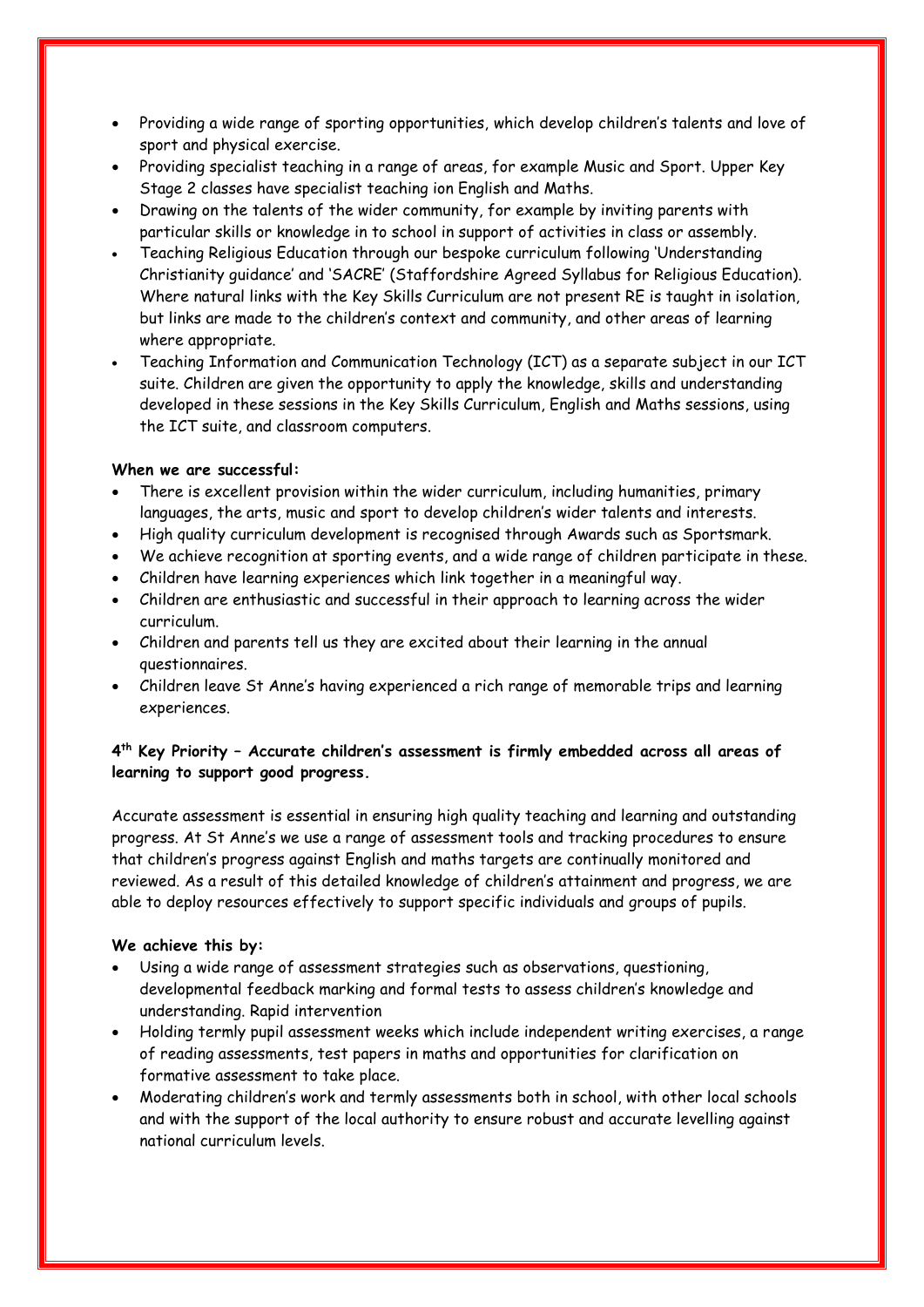- Conducting 4 pupil progress reviews a year involving the Senior Leadership Team (S.L.T.), teachers and support staff to set ambitious targets for each child and to regularly review their progress in reading, writing and maths.
- Tracking the progress of all children; including sub-groups of children (for example boys, or children eligible for the pupil premium) to ensure that they are meeting or exceeding their targets in reading, writing and maths.
- Identifying a range of different interventions to accelerate the progress of children who are either stalled or falling behind. These interventions are reviewed at six-months intervals.
- Ensuring that work is marked promptly and developmentally in line with the school's marking and presentation policy.
- Ensuring learning objectives and success criteria (through the St Anne's steps to success mat) are made explicit at the start of every lesson and then regularly reviewed throughout.
- Providing opportunities for children to self and peer assess.
- Developing expertise in assessment through our teachers' training and moderating in and across schools.
- Carrying out Baseline Assessment when they enter the EYFS. Theses assessments are used to support staff in matching learning opportunities to pupil's needs and to monitor progress through the EYFS. Throughout EYFS children's progress is monitored against the ELG (Early Learning Goals) for the Six Areas of Learning and at the end of EYFS assessments are made using the Early Years Profile.
- Reporting data to the Outcomes Leadership Team and to Governors.

### **When we are successful:**

- Teachers have a detailed knowledge of children's targets, national curriculum levels and next steps.
- Teachers and S.L.T. are able to use tracking data to help identify cohorts and groups of pupils who require additional support.
- Schemes of work provide a clear progression of knowledge and skills.
- The learning is pitched well, and differentiated to meet the needs of all pupils.
- Teachers make effective use of ongoing assessment within lessons to highlight good / outstanding learning and next steps.
- Developmental marking and oral feedback leads to improvements in children's overall progress and attainment.
- Children are able to make accurate assessments of their own and each others' learning against the lesson's success criteria. (Steps to Success)
- Staff and resources are deployed effectively to meet the needs of all pupils.
- All groups of pupils make good progress against their agreed targets in English and maths.

### **5th Key priority - Children learn in a highly inclusive environment, which embraces the diversity of children across the school**

St Anne's prides itself on providing a highly inclusive approach to support children's learning. The school continues to deliver high quality teaching and learning tailored to the needs and abilities of all pupils ensuring that children feel listened to, valued and included. St Anne's imaginative and holistic approach has resulted in overall good standards of attainment and achievement. The school's Special Educational Needs Coordinator (SENCo) works closely with teachers, teaching assistants, children, parents/carers and outside agencies to ensure that appropriate provision is maintained for all pupils.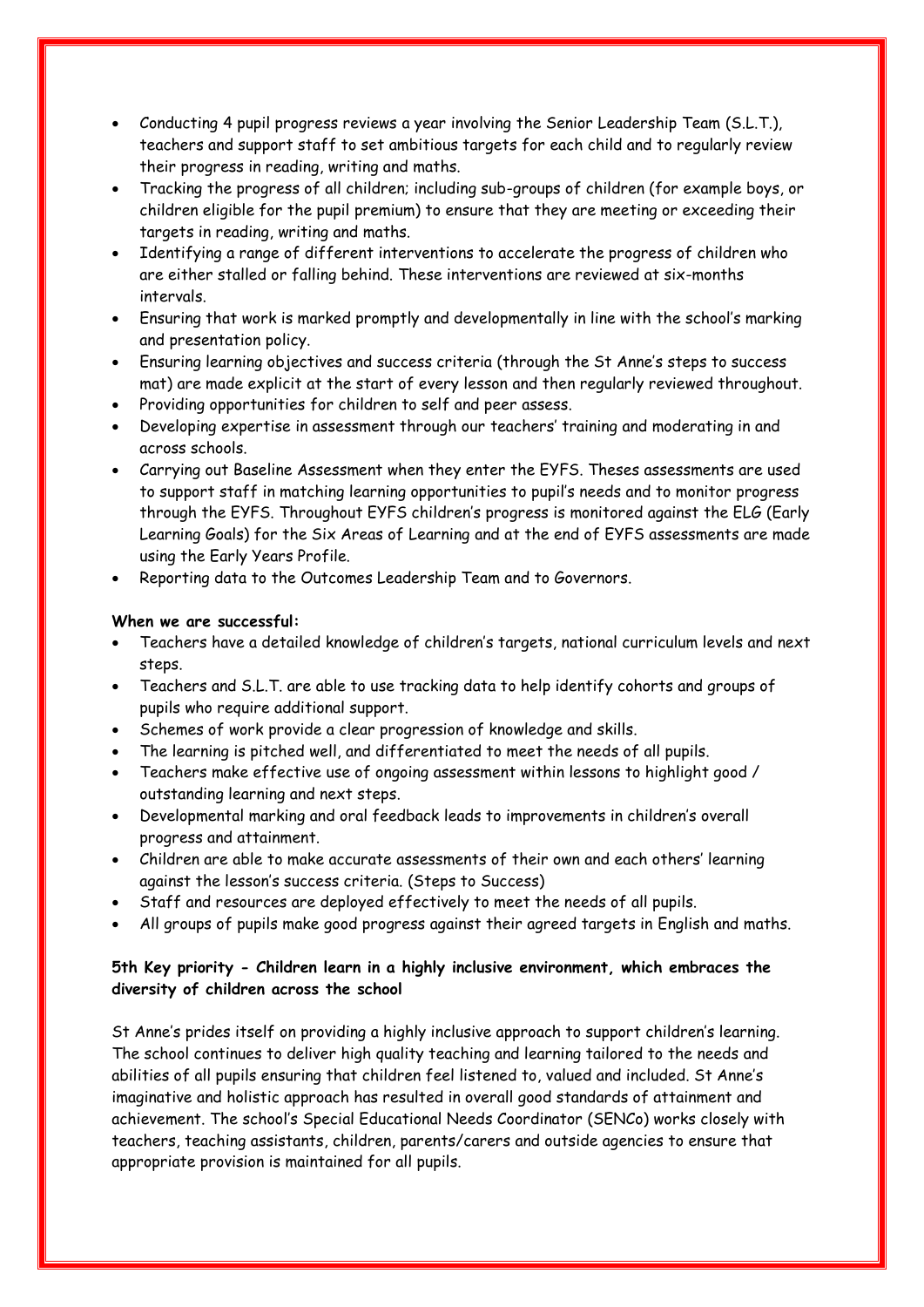### **We achieve this by:**

- Developing positive relationships between adults and children which provide the best possible foundation for learning
- Promoting equality through innovative approaches such as Diversity Week and Disability Awareness Days and embedding the principles within the curriculum and whole school ethos.
- Providing visual timetables, clearly labelled resources to support the needs of all children; particularly children with Special Educational Needs and Disabilities (S.E.N.D) and English as an Additional Language (E.A.L.).
- Utilising school and eco council, and circle times to ensure that all children feel listened to and included.
- Ensuring that the learning environment celebrates children's work and backgrounds and supports the acquisition of key knowledge and skills – e.g. learning walls, diversity displays etc.
- Using the delegated S.E.N.D. and Pupil Premium funding effectively to support these groups of pupils.
- Providing specific training for staff to support pupils with S.E.N.D. and E.A.L., for example dyslexia training, autism training and Attachment training. , pre-teaching, Working memory, auditory difficulties and processing training
- Ensuring that all relevant policies such as equalities, behaviour and anti-bullying are adhered to and regularly reviewed to reflect best practice.
- Ensuring that IEP's, supported where necessary by Care Plans, are produced for each child on the SEN Register. These set out clear targets for each child, and the provision necessary to ensure that he/she can achieve them. IEP's are shared with parents/carers, and reviewed at least termly.
- Undertaking detailed Provision Mapping to ensure that the school's resources are carefully targeted to meet the needs of children with SEN, FSM and Highly Able. This process enables appropriate intervention strategies to be planned and timetabled to support individuals and groups of children. Interventions are carefully monitored by teachers using information such as on-going teacher/teaching assistant assessment.

### **When we are successful:**

- Staff confidently and successfully meet the full range of needs within their classes
- Teaching and learning is tailored to the needs of each individual child.
- All children make progress towards their end-of-year targets in English and maths.
- Children and staff treat each other with dignity, understanding and respect. School values
- Children with additional needs make very good progress towards their individual targets and are fully included in the life of the school.
- The gaps between the attainments of key groups of pupils e.g. free school meals and nonfree school meals, boys and girls are narrowed.
- Systems and routines are firmly embedded to support the children's learning and behaviour.
- Diversity is recognised and celebrated throughout the school e.g. in assemblies, enrichment weeks, role play areas, reading corners and other key areas of the learning environment.
- Children with high level needs are able to access their learning successfully.

**6 th Key priority - Parents/carers and the wider community (including governors) are highly supportive of the children's learning.**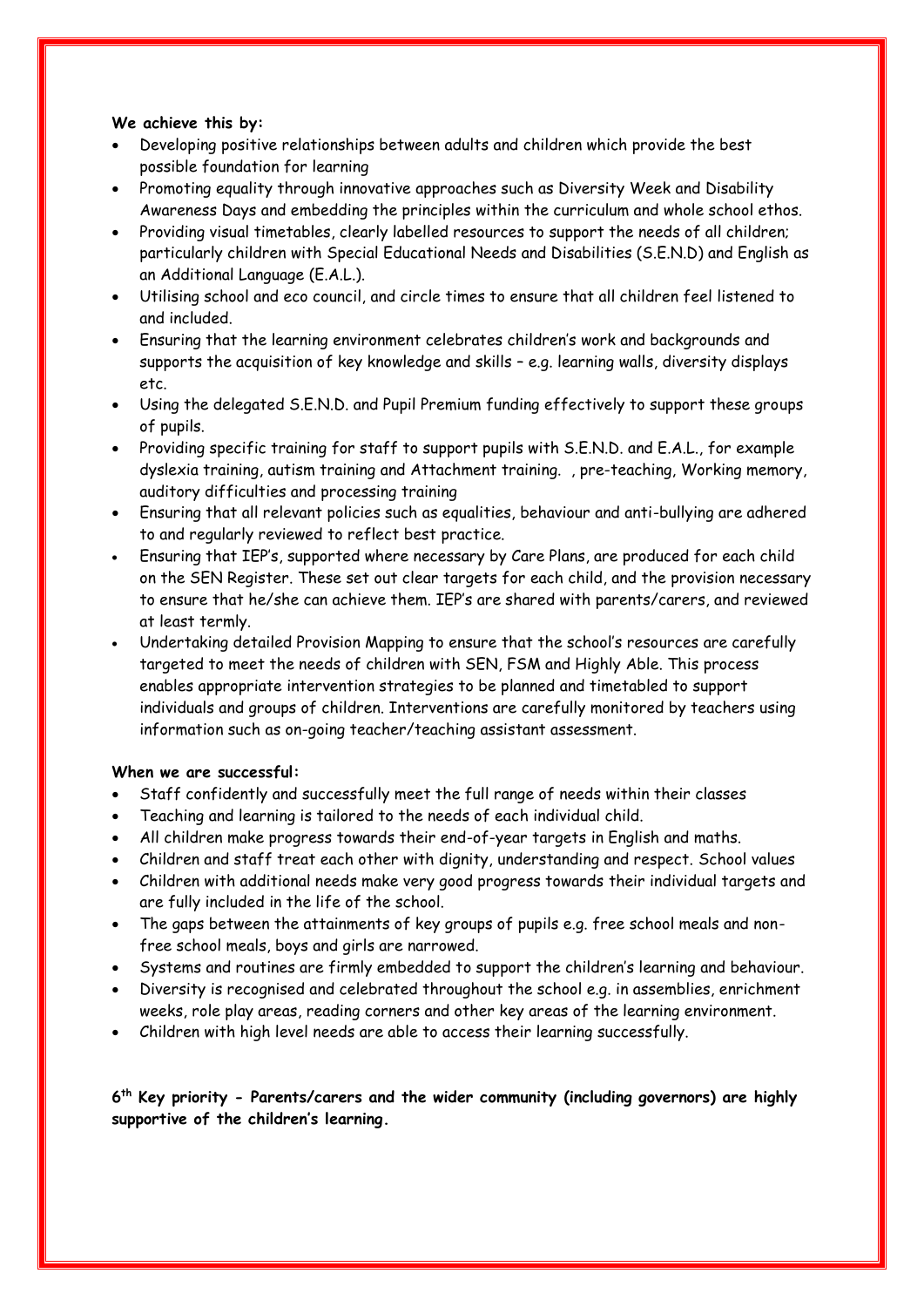The school recognises the unique contribution that parents, carers and the wider community provide in the children's learning and progress. We aim to take full advantage of the many excellent local resources available to us and pride ourselves on working closely with stakeholders and external agencies to maintain high standards of teaching and learning.

### **We achieve this by:**

- Providing lots of opportunities for parents / carers and the wider community to get involved in the children's learning e.g. maths workshops, open afternoons and curriculum events.
- Keeping parents / carers regularly updated on their children's progress and achievements through parents evenings and one-to-one meetings where requested.
- Keeping parents / carers regularly updated on a range of different school issues e.g. homework, school policies and priorities by curriculum letters, weekly newsletters and headteacher's updates.
- Using the skills and talents of parents / carers to support and enrich the work of the school by volunteering for one-to-one reading, attending trips, running after school clubs and supporting the work of the PTFA.
- Setting high expectations for all members of the school community as laid out in the Home-School Agreement.
- Providing plenty of opportunities for formal and informal feedback through meetings with the class teachers, governor drop-ins and the school's annual questionnaire.
- Listening carefully to feedback, suggestions and ideas from parents and carers.
- Having a governing body with representatives from the parent body, local community and local authority who, in addition to monitoring and supporting school progress, have an active and visible presence in school activities.
- Holding a Parent forum run by governors to ensure parents have a voice in moving the school forward.

### **When we are successful:**

- Parents/carers and the wider community act as effective partners in the children's learning.
- A high proportion of families/ carers participate in a range of different activities such parents' evenings, workshops and school performances.
- Parents feel they have a good understanding of their children's progress, strengths and weaknesses.
- Parents feel their ideas and suggestions are acknowledged and taken seriously e.g. responses to the annual questionnaires.
- School projects are well supported by a range of parents/carers volunteers.
- The school, governing body and local authority work closely together to realise ambitious targets for whole school improvement.
- The school makes excellent use of both internal and external resources to support the children's learning and realise its ambitious goals and aspirations.

We believe that parents have the responsibility to support their children and the school in implementing school policies. We would like parents to:

- ensure that their child has the best attendance record possible;
- ensure that their child is equipped for school with the correct uniform and PE kit;
- do their best to keep their child healthy and fit to attend school;
- inform school if there are matters outside of school that are likely to affect a child's performance or behaviour at school;
- promote a positive attitude towards school and learning in general;
- fulfil the requirements set out in the home/school agreement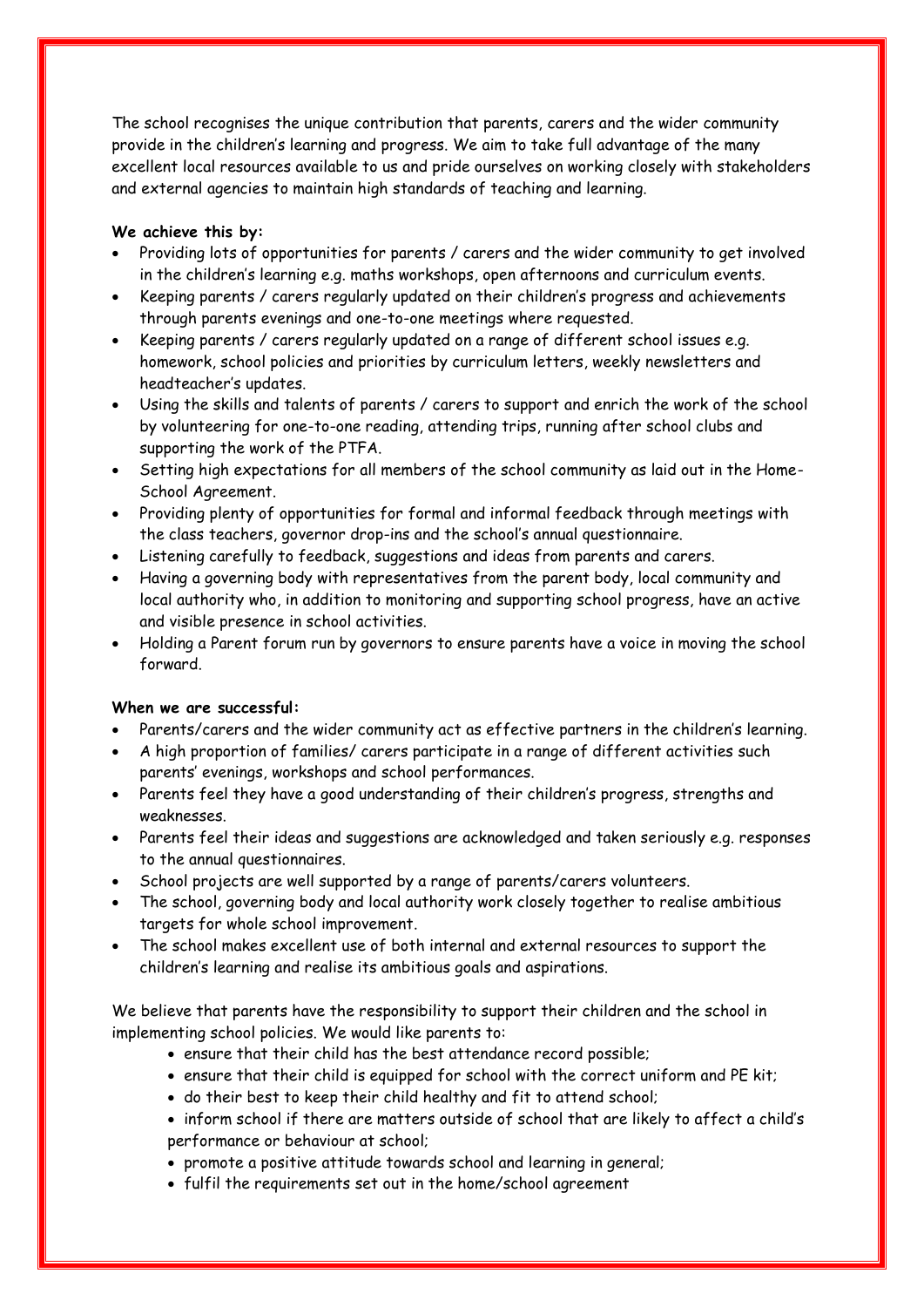#### **The role of governors**

Our governors determine, support, monitor and review the school policies on teaching and learning. In particular they:

 support the use of appropriate teaching strategies by allocating resources effectively;

 ensure that the school buildings and premises are best used to support successful teaching and learning;

monitor teaching strategies in the light of health and safety regulations;

 monitor how effective teaching and learning strategies are in terms of raising pupil attainment;

 ensure that staff development and performance management policies promote good quality teaching;

 monitor the effectiveness of the school's teaching and learning policies through the school self- review processes. These include reports from subject leaders and the annual head teacher's report to governors as well as a review of the in-service training sessions attended by our staff.

Governors further support the monitoring and review of teaching and learning by having representatives linked to the Leadership Teams. Link governors meet with their allocated Leadership Team, and discuss issues such as attainment, progress, resourcing etc. Link governors feedback to governors at committee meetings.

#### **Monitoring and review**

We are aware of the need to review the school teaching and learning policy regularly so that we can take account of new initiatives, changes in the curriculum, developments in technology or changes to the physical environment of the school.

#### APPENDIX 1

#### **Effective teaching**

Effective Teaching is the key to effective Learning. When teaching we focus on motivating the children and building on their skills, knowledge and understanding of the curriculum. We use the National Strategies for English and Maths, Teaching Religious Education through our bespoke curriculum following 'Understanding Christianity guidance' and 'SACRE' (Staffordshire Agreed Syllabus for Religious Education), the school's own Skills Curriculum overview to guide our teaching. These documents set out the elements of learning; objectives; key skills and suggested content for each year group / ability group. For effective teaching to take place there are a number of 'ingredients' that we feel are needed. Whilst it is impossible to contain all of these elements in every lesson, we believe that our lessons must contain a number of these listed below: -

- A clear learning objective shared with the children both visually and auditory;
- A clear link to previous and future learning;
- A clear outcome to be achieved at the end of the lesson;
- A review of the learning at the end of the lesson; including self and peer assessment;
- A purposeful well prepared plan;